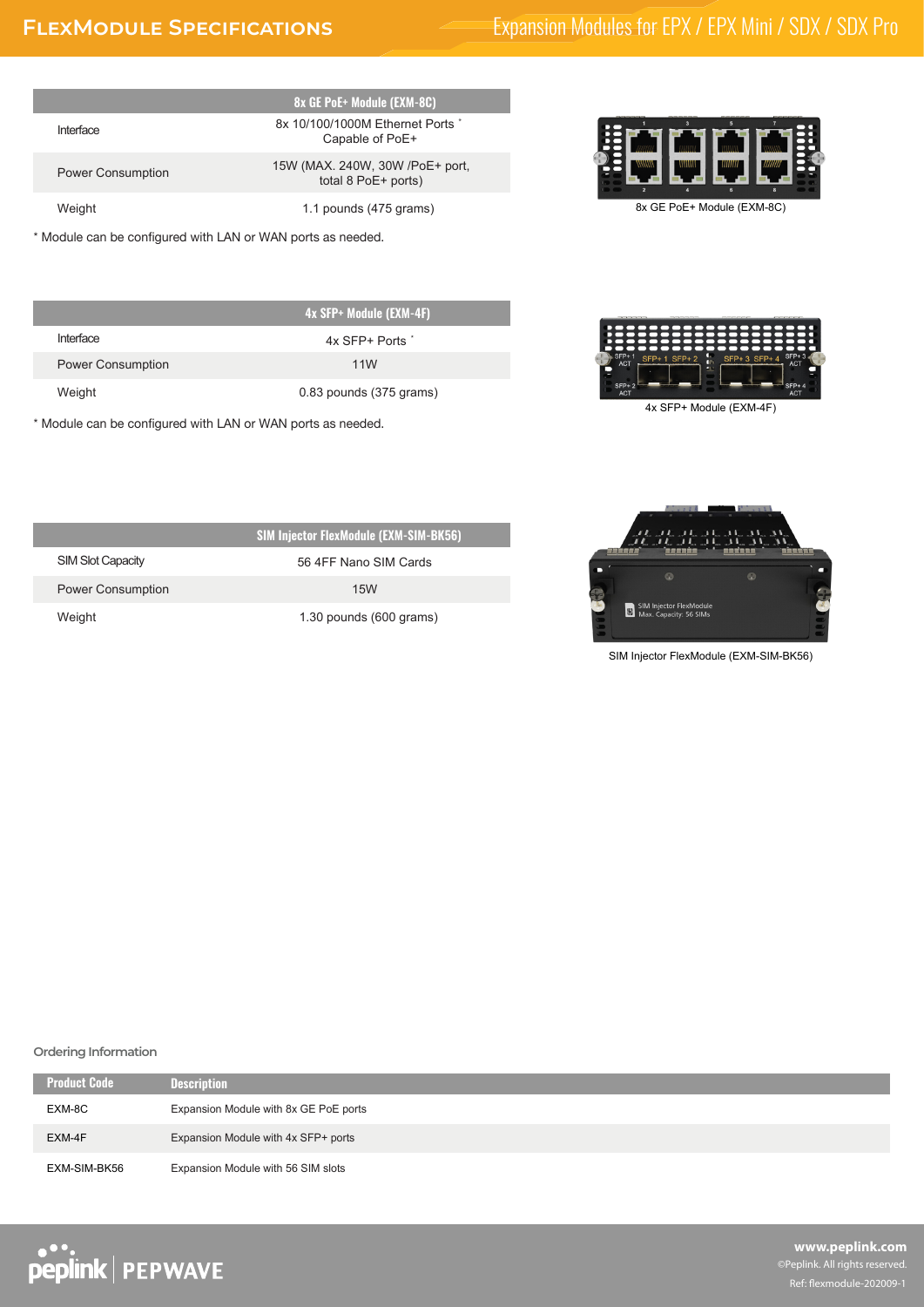## **FLEXMODULE SPECIFICATIONS** Expansion Modules for EPX / EPX Mini / SDX / SDX Pro

|                           | 3x LTE-A Module (EXM-3LTEA)                                             |
|---------------------------|-------------------------------------------------------------------------|
| Interface                 | 3x Embedded I TE-A Cellular Modems<br>with Redundant 2FF Mini SIM Slots |
| Antenna Connectors        | 6x SMA Cellular Antenna Connectors<br>1x SMA GPS Antenna Connector      |
| Downlink/Uplink Data Rate | 300Mbps/50Mbps (CAT-6)<br>600Mbps/150Mbps (CAT-12)                      |
| <b>Power Consumption</b>  | <b>20W</b>                                                              |
| Weight                    | $0.83$ pounds $(375 \text{ grams})$                                     |

**2x LTE-A Pro Module (EXM-2GLTE-G)**

8x SMA Cellular Antenna Connectors

with Redundant 4FF Nano SIM Slots

Weight 0.83 pounds (375 grams)

Downlink/Uplink Data Rate 1.2 Gbps/150 Mbps

Power Consumption 20W

Antenna Connectors<br>
1x SMA GPS Antenna Connector

Interface 2x Embedded LTE-A Cellular Modems



3x LTE-A Module (EXM-3LTEA)



2x LTE-A Pro Module (CAT-18)

#### **Ordering Information**

| <b>Product Code</b> | <b>Description</b>                                  |
|---------------------|-----------------------------------------------------|
| EXM-3LTEA-W         | Expansion Module witih 3x LTE-A modems (CAT-6)      |
| EXM-3LTEA-P         | Expansion Module witih 3x LTE-A modems (CAT-6)      |
| EXM-3LTEA-R         | Expansion Module witih 3x LTE-A Pro modems (CAT-12) |
| EXM-3LTEA-K         | Expansion Module witih 3x LTE-A Pro modems (CAT-12) |
| EXM-2GLTE-G         | Expansion Module witih 2x LTE-A Pro modems (CAT-18) |

#### **Bands**

|                                     | <b>Product Code</b> | Carrier/<br><b>Category</b>       | <b>Embedded</b><br><b>Modems</b> | <b>4G Bands</b>                                                                                                                                     | <b>3G Bands</b>                 |
|-------------------------------------|---------------------|-----------------------------------|----------------------------------|-----------------------------------------------------------------------------------------------------------------------------------------------------|---------------------------------|
| LTE-A                               | EXM-3LTEA-W         | America/Europe /<br>CAT-6         | 3                                | B1, B2, B3, B4, B5, B7, B8, B12,<br>B13, B20, B25, B26, B29, B30, B41                                                                               | B1, B2, B3, B4, B5, B8          |
|                                     | EXM-3LTEA-P         | Asia Pacific /<br>CAT-6           | 3                                | B1, B3, B5, B7, B8, B18, B19,<br>B21, B28, B38, B39, B40, B41                                                                                       | B1, B5, B6, B8, B9, B19, B39    |
| LTE-A<br>Pro                        | EXM-3LTEA-R         | America/Europe /<br><b>CAT-12</b> | 3                                | B1, B2, B3, B4, B5, B7, B8, B9, B12, B13,<br>B14, B18, B19, B20, B26, B29, B30, B32,<br>B41, B42, B43, B46, B48, B66                                | B1, B2, B4, B5, B6, B8, B9, B19 |
| <b>CAT12</b>                        | EXM-3LTEA-K         | Global /<br><b>CAT-12</b>         | 3                                | B1, B2, B3, B4, B5, B7, B8, B9, B12, B13,<br>B18, B19, B20, B26, B28, B29, B30, B32,<br>B41, B42, B43, B46, B48, B66                                | B1, B2, B4, B5, B6, B8, B9, B19 |
| LTE-A<br><b>Pro</b><br><b>CAT18</b> | EXM-2GLTE-G         | Global /<br>CAT-18                | 2                                | B1, B3, B25(B2), B66(B4),<br>B26(B5/B18/B19), B7, B8, B12(17), B13,<br>B14, B20, B28, B29, B30, B32, B71,<br>B38, B39, B40, B41, B42, B43, B46, B48 | B1, B2, B4, B5(B19), B8         |